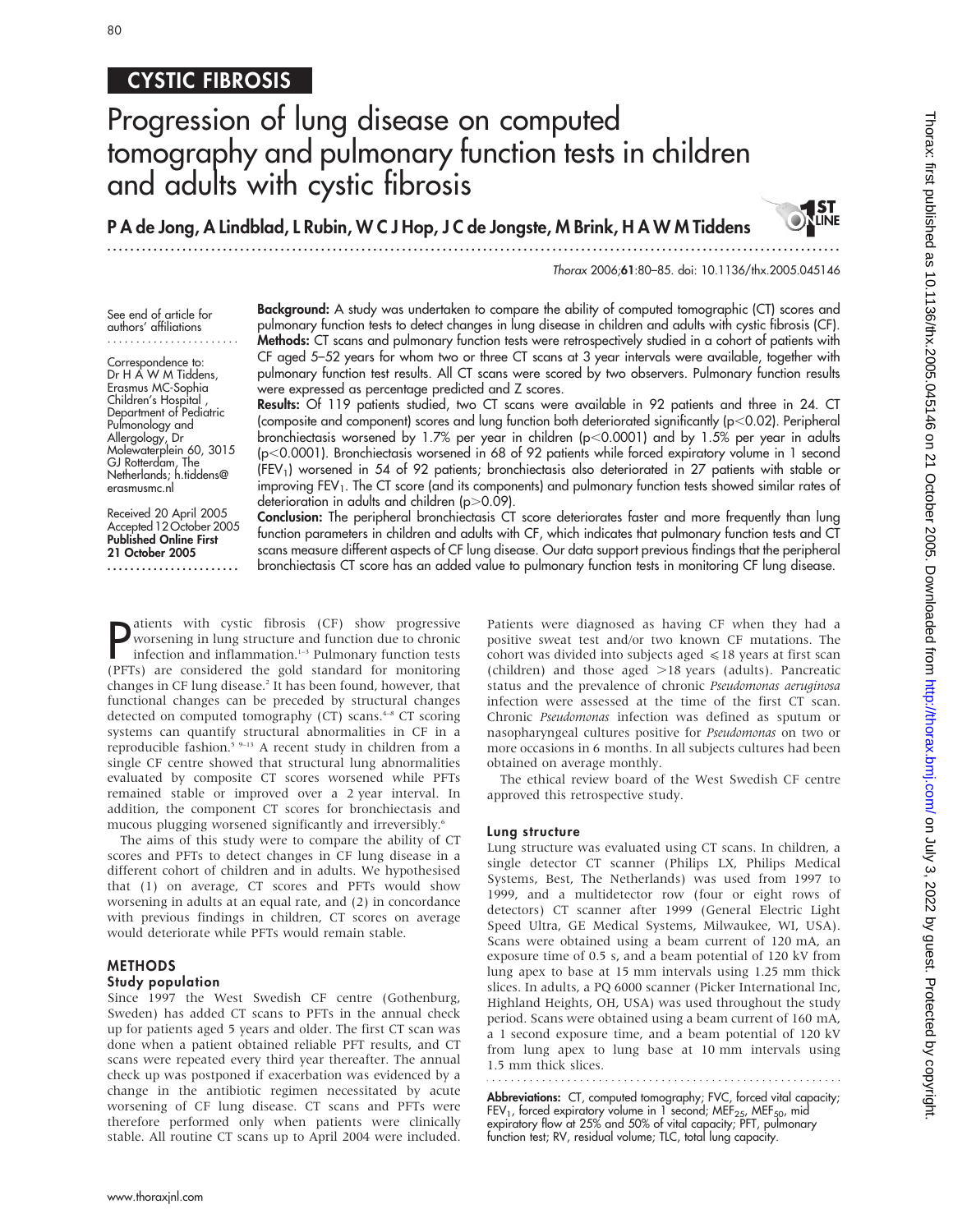All scans were reconstructed with a high spatial frequency algorithm (bone), printed (window width 1400 Hounsfield units (HU), window level  $-400$  HU), blinded to date and patient identification, and scored in random order by two independent experienced observers using an adapted scoring system recently developed by Brody et al.<sup>13</sup> This scoring system evaluates the five lung lobes and the lingula as a sixth lobe for severity and extent of central and peripheral bronchiectasis, extent of central and peripheral mucous plugging, severity and extent of central and peripheral airway wall thickening, extent of opacities (atelectasis or consolidations), and extent of cysts and bullae. Hyperinflation (gas trapping) was excluded from scoring since not all scans had expiratory images and mosaic perfusion was scored instead. Ground glass pattern was not scored in this study. The maximum composite CT score without air trapping and ground glass pattern and with mosaic perfusion was 180.<sup>13</sup> In addition, component CT scores were calculated by adding the component scores from the six lobes. Maximal component scores for central bronchiectasis, peripheral bronchiectasis, central mucus, peripheral mucus, central airway wall thickening, peripheral airway wall thickening, opacities, mosaic perfusion, and cysts or bullae were 18. For statistical analysis the mean composite and component CT scores of both observers were expressed on a scale of 0–100 (percentage of maximum possible score).

# Lung function

Conventional PFTs were done using a dry rolling seal spirometer (MasterLab, Jaeger, Würzburg, Germany). Forced vital capacity (FVC), forced expiratory volume in 1 second (FEV<sub>1</sub>), mid expiratory flow at 25% and 50% of VC ( $MEF<sub>25</sub>$  and  $MEF<sub>50</sub>$ ), residual volume (RV), and total lung capacity (TLC) were expressed as percentage of predicted values and as Z scores. The ratio between  $FEV<sub>1</sub>$  and FVC and between RV and TLC was calculated and expressed as a percentage, as percentage predicted, and as a Z score. For children, prediction equations developed by Quanjer and colleagues<sup>14</sup> were used for  $FEV_1$  and FVC and prediction equations developed by Zapletal and colleagues<sup>15</sup> were used for  $MEF_{25}$ ,  $MEF_{50}$ , RV, and TLC. For adults, prediction equations from the European Respiratory Society<sup>16</sup> were used for all parameters. Spirometric tests (FEV<sub>1</sub>, FVC, MEF<sub>25</sub> and  $MEF_{50}$ ) were performed in all patients at each annual check up. Plethysmography (RV and TLC) was performed in 106 of 119 patients (89%), 81 of 92 (88%), and 21 of 24 patients (88%) at the first, second, and third check up, respectively.

|                                             | Children | <b>Adults</b> |
|---------------------------------------------|----------|---------------|
| Age (years)                                 | 11(4)    | 28(8)         |
| Sex (M/F)                                   | 37/35    | 24/23         |
| Pancreatic status (sufficient/insufficient) | 11/61    | 14/33         |
| Chronic Pseudomonas infection (yes/no)      | 14/58    | 18/29         |
| FVC (% predicted)                           | 97 (18)  | 94 (19)       |
| $FEV1$ (% predicted)                        | 97 (21)  | 78 (24)       |
| RV (% predicted)                            | 98 (42)  | 126 (47)      |
| TLC (% predicted)                           | 95 (18)  | 102(12)       |
| MEF <sub>50</sub> (% predicted)             | 96 (34)  | 51 (30)       |
| $MEF_{25}$ (% predicted)                    | 84 (46)  | 41 (33)       |
| $FEV1/FVC$ (%)                              | 88 (9)   | 70 (13)       |
| $FEV1/FVC$ (% predicted)                    | 98 (10)  | 84 (16)       |
| <b>RV/TLC (%)</b>                           | 26(11)   | 33(13)        |
| RV/TLC (% predicted)                        | 104 (43) | 120 (42)      |
| Composite CT score (points, %)              | 9(11)    | 17(13)        |

# Statistical analysis

Interobserver agreement of composite and component CT scores was calculated using intraclass correlation coefficients. An intraclass correlation coefficient of  $>0.8$  represents good agreement. Systematic errors in component scores were detected using Bland and Altman plots that express the difference between two observers as a function of their mean.17 Descriptive statistics for children and adults were calculated for the time of the baseline CT scan. Annual changes in the composite CT score, component CT scores, and PFTs over time were evaluated separately for children and adults using repeated measurements analysis of variance (RMANOVA). This analysis includes all measurements in the patients with one, two or three evaluations. Because distributions of  $MEF_{25}$  (Z score) and  $MEF_{50}$  (Z score) were not normal, percentage predicted values transformed to a <sup>10</sup>logarithmic scale were used for analysis of MEF<sub>25</sub> and MEF<sub>50</sub>. For all other PFTs Z scores were used as these account for variability of test scores. A positive slope (annual change value) for the CT score, RV, TLC and RV/TLC and a negative value for other PFTs indicates worsening of disease. In addition, the numbers of patients who remained stable, improved, or who worsened for both CT and PFTs measurements were calculated. Discrepancies between changes in the composite CT score, peripheral bronchiectasis CT score, and  $FEV<sub>1</sub>$  were also recorded. Data are expressed as mean (SD) or as mean (SE) and  $p<0.05$  was considered significant.

#### RESULTS

#### Study population

CT scans were available for 119 patients with CF (72 children and 47 adults). Two scans were available for 92 patients (53 children), and a third scan was available for 24 of these. Baseline characteristics are given in table 1.

## Reproducibility of the scoring system

Intraclass correlation coefficients (r value) between both observers for CT scores were: composite 0.92; bronchiectasis 0.88; opacities 0.80; mucous plugging 0.72; airway wall thickening 0.67; bulla and cysts 0.53; and mosaic perfusion 0.27. Bland and Altman plots gave no evidence of systematic errors in scoring between the two observers for mean bronchiectasis and bulla or cysts, but for mosaic perfusion and mucous plugging observer observer 1 (PdJ) scored on average systematically higher than observer 2 (LR) and for airway wall thickening observer 2 scored on average higher than observer 1. The higher scores rated by observer 1 for mucous plugging and mosaic perfusion were more pronounced at the lower scores, but the higher score rated by observer 2 for airway wall thickening was independent of the scale. There were no systematic differences between the two observers for the other component CT scores and the composite CT score, although observer variability expressed as a percentage of the mean was larger at the lower end of the scale.

#### Rate of deterioration in CT scan and PFTs in children and adults

Table 2 shows the slopes of the RMANOVA regression equations of CT and PFTs with age, representing annual changes in CT scans and PFTs. Interestingly,  $FEV<sub>1</sub>$  worsened by 0.07 Z score in the children ( $p = 0.03$ ) and  $FEV<sub>1</sub>/FVC$ worsened by almost 0.1 Z score per year in both children ( $p = 0.002$ ) and adults ( $p = 0.02$ ). MEF<sub>25</sub> and MEF<sub>50</sub> also worsened in children ( $p = 0.005$  and 0.006, respectively) and adults ( $p = 0.007$  and 0.005, respectively), and RV worsened in adults  $(p = 0.01)$ . All other PFTs remained unchanged (p>0.07). Composite CT scores and all component CT scores except the mosaic perfusion score in children and adults and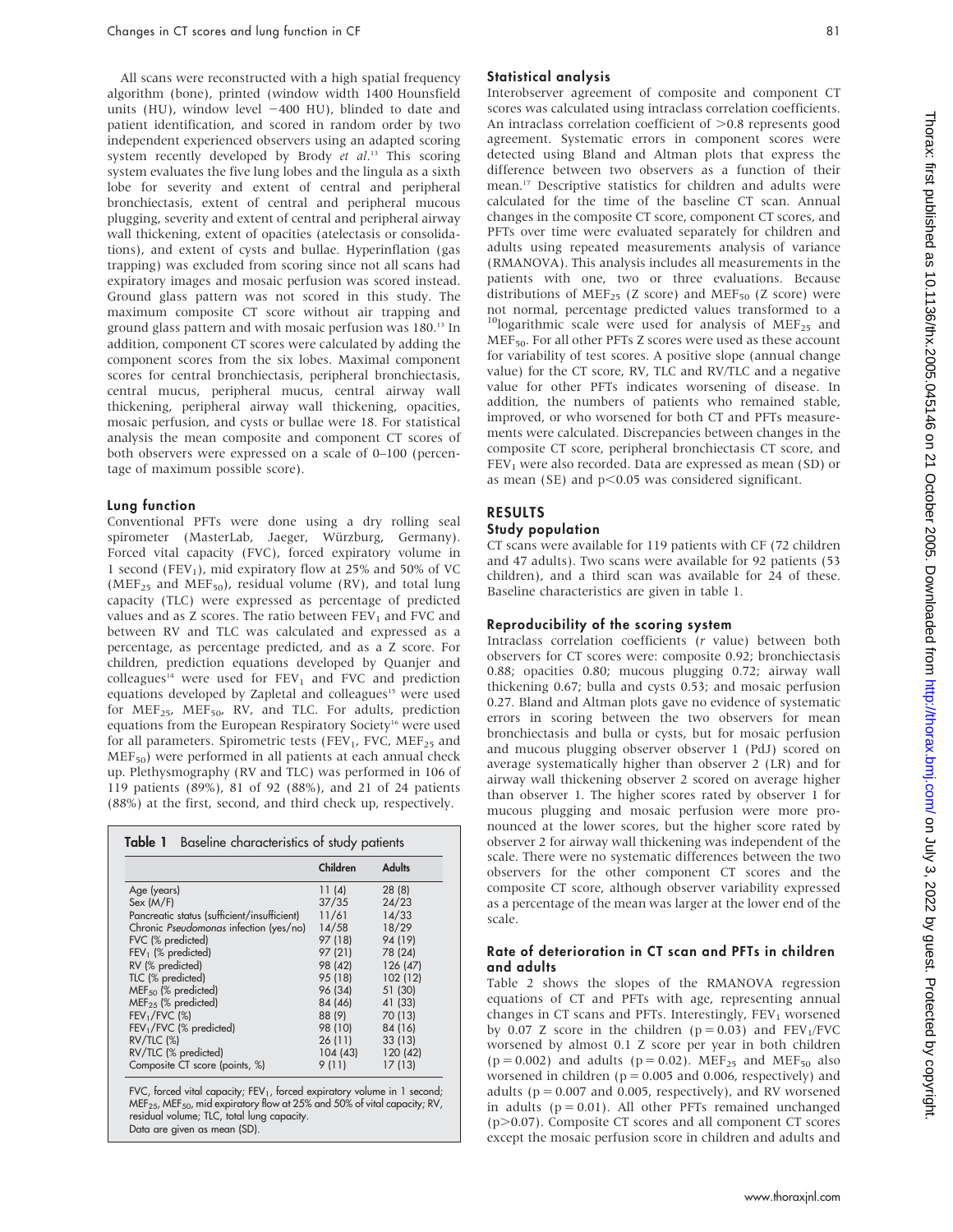|        | Table 2 Annual changes in pulmonary function test (PFT) results and composite and component CT scores in children and |  |  |  |  |
|--------|-----------------------------------------------------------------------------------------------------------------------|--|--|--|--|
| adults |                                                                                                                       |  |  |  |  |

|                                         | Children           |          | <b>Adults</b>      | Difference between<br>adults and children |         |
|-----------------------------------------|--------------------|----------|--------------------|-------------------------------------------|---------|
|                                         | Change (SE)        | p value  | Change (SE)        | p value                                   | p value |
| Function                                |                    |          |                    |                                           |         |
| FVC (Z score)                           | $-0.0006(0.031)$   | 0.98     | 0.0051(0.032)      | 0.88                                      | 0.89    |
| $FEV1$ (Z score)                        | $-0.0734(0.029)$   | 0.03     | $-0.0397(0.031)$   | 0.23                                      | 0.47    |
| RV (Z score)                            | 0.0105(0.035)      | 0.77     | 0.1025 (0.037)     | 0.01                                      | 0.09    |
| TLC (Z score)                           | $-0.0028$ (0.020)  | 0.89     | 0.0294(0.021)      | 0.18                                      | 0.28    |
| MEF <sub>50</sub> ( $^{10}$ log % pred) | $-0.0119$ (0.0039) | 0.005    | $-0.0159$ (0.0053) | 0.006                                     | 0.53    |
| $MEF_{25}$ ( <sup>10</sup> log % pred)  | $-0.0133(0.0045)$  | 0.007    | $-0.0155(0.0051)$  | 0.005                                     | 0.75    |
| $FEV1/FVC$ (Z score)                    | $-0.0944(0.026)$   | 0.002    | $-0.0748$ (0.030)  | 0.02                                      | 0.63    |
| RV/TLC (Z score)                        | 0.0231(0.046)      | 0.62     | 0.0763(0.041)      | 0.07                                      | 0.39    |
| Structure (%)                           |                    |          |                    |                                           |         |
| Composite CT score                      | 1.007(0.21)        | < 0.0001 | 1.547(0.24)        | < 0.0001                                  | 0.09    |
| Central bronchiectasis                  | 1.253 (0.052)      | 0.0002   | 0.978(0.078)       | 0.03                                      | 0.60    |
| Peripheral bronchiectasis               | 1.721 (0.049)      | < 0.0001 | 1.521 (0.065)      | 0.0003                                    | 0.66    |
| Peripheral mucous plugging              | 0.652(0.036)       | 0.004    | 0.391(0.038)       | 0.08                                      | 0.38    |
| Central AWT                             | 1.389 (0.060)      | 0.0003   | 1.076 (0.067)      | 0.008                                     | 0.54    |
| Peripheral AWT                          | 0.931(0.048)       | 0.002    | 0.807(0.053)       | 0.02                                      | 0.76    |
| Opacities                               | 0.733(0.039)       | 0.002    | 0.737(0.043)       | 0.006                                     | 0.99    |
| Mosaic glass pattern                    | $-0.354(0.090)$    | 0.58     | 0.264(0.085)       | 0.38                                      | 0.38    |

FVC, forced vital capacity; FEV<sub>1</sub>, forced expiratory volume in 1 second; MEF<sub>25</sub>, MEF<sub>50</sub>, mid expiratory flow at 25% and 50% of vital capacity; RV, residual volume; TLC, total lung capacity; AWT, airway wall thickening.

Data were obtained using repeated measurement analysis of variance (RMANOVA). Lung structure or function=slope × age + intercept. MEF<sub>50</sub> and MEF<sub>25</sub> (% predicted) were <sup>10</sup>log transformed. Being rare, central mucous plugging and bullae or cysts were excluded from the analysis. Composite score adapted from Brody et al. 13

peripheral mucous plugging score in adults deteriorated significantly over time in children ( $p<0.004$ ) and adults ( $p$ <0.03). The strongest rate of deterioration was observed for peripheral bronchiectasis score in children (1.7% per year, p<0.0001) and for the composite CT score in adults (1.5% per year,  $p = 0.0003$ ). There was no significant difference in the slopes for any of the parameters between children and adults  $(p>0.09)$ , but the composite CT score and RV tended to deteriorate faster in adults than in children.

### Discrepancies between changes in CT scores and PFTs

Figure 1 shows the marked discrepancies between changes in structure (composite CT score) and changes in function (FEV<sub>1</sub>). FEV<sub>1</sub> worsened in 31 of the 53 children (58%) while



**Figure 1** Change in FEV<sub>1</sub> versus change in composite CT score over<br>3 years in children and adults with CF. The changes in the CT score and FEV<sub>1</sub> are concordant in the left upper quadrant (both worsening in FEV<sub>1</sub> and CT: 19 children and 23 adults) and in the right lower quadrant (both improvement in FEV<sub>1</sub> and CT: 5 children and  $\tilde{A}$  adults). The changes in the CT score and  $FEV<sub>1</sub>$  are discordant in the left lower quadrant (worsening in  $FEV<sub>1</sub>$  and improvement in CT: 12 children and 1 adult) and in the right upper quadrant (improvement in  $FEV<sub>1</sub>$  and worsening in CT: 17 children and 11 adults).

the composite CT score and peripheral bronchiectasis CT score worsened in 35 (66%). The findings of CT scanning and PFTs were discordant in 29 of the 53 children (55%). In adults,  $FEV<sub>1</sub>$  worsened in 24 of 39 (62%), composite CT score in 34 (87%), and peripheral bronchiectasis CT score in 33 (85%). The findings of CT scanning and PFTs were discordant in 12 of the 39 adults (31%). Figure 2 shows the changes over the three evaluations for composite CT score, peripheral bronchiectasis CT score, and  $FEV<sub>1</sub>$  in the 24 patients who had three scans. Figure 3 gives an example of the progression in structural abnormalities over 4 years despite stable lung function. It is evident from figs 2 and 3 that, in many patients (27 of 92), the composite CT score worsened while  $FEV<sub>1</sub>$ remained stable.

#### **DISCUSSION**

The major findings of this retrospective clinical study are that, both in adults and children with CF, routine CT scans detect deterioration in more patients than do PFTs and at a steeper rate, and that in almost half of the patients the change in CT score is discordant from the change in PFTs.

We hypothesised that, in adults, on average both CT scores and PFTs would show deterioration. However, our findings were in disagreement with our hypothesis: while the peripheral bronchiectasis CT score (1.52% per year) and composite CT score (1.55% per year) worsened, most PFT parameters including  $FEV<sub>1</sub>$  remained (on average) unchanged. In addition, we found that in one third of the adults there was discordance between the changes in the CT scores and PFT results.

Our second hypothesis was that, in agreement with previous findings, CT scans in children would, on average, show deterioration while PFTs would remain stable.<sup>6</sup> In contrast to previous findings, however, we found that the deterioration in  $FEV<sub>1</sub>$  (0.07 Z score is approximately 1% predicted) equalled that of the component CT score. However, the peripheral bronchiectasis CT score decreased 70% faster than either the  $FEV<sub>1</sub>$  or the composite CT score. In addition, the proportion of children with a decline in the peripheral bronchiectasis CT score was larger than the proportion with a decline in  $FEV<sub>1</sub>$ . In more than half of the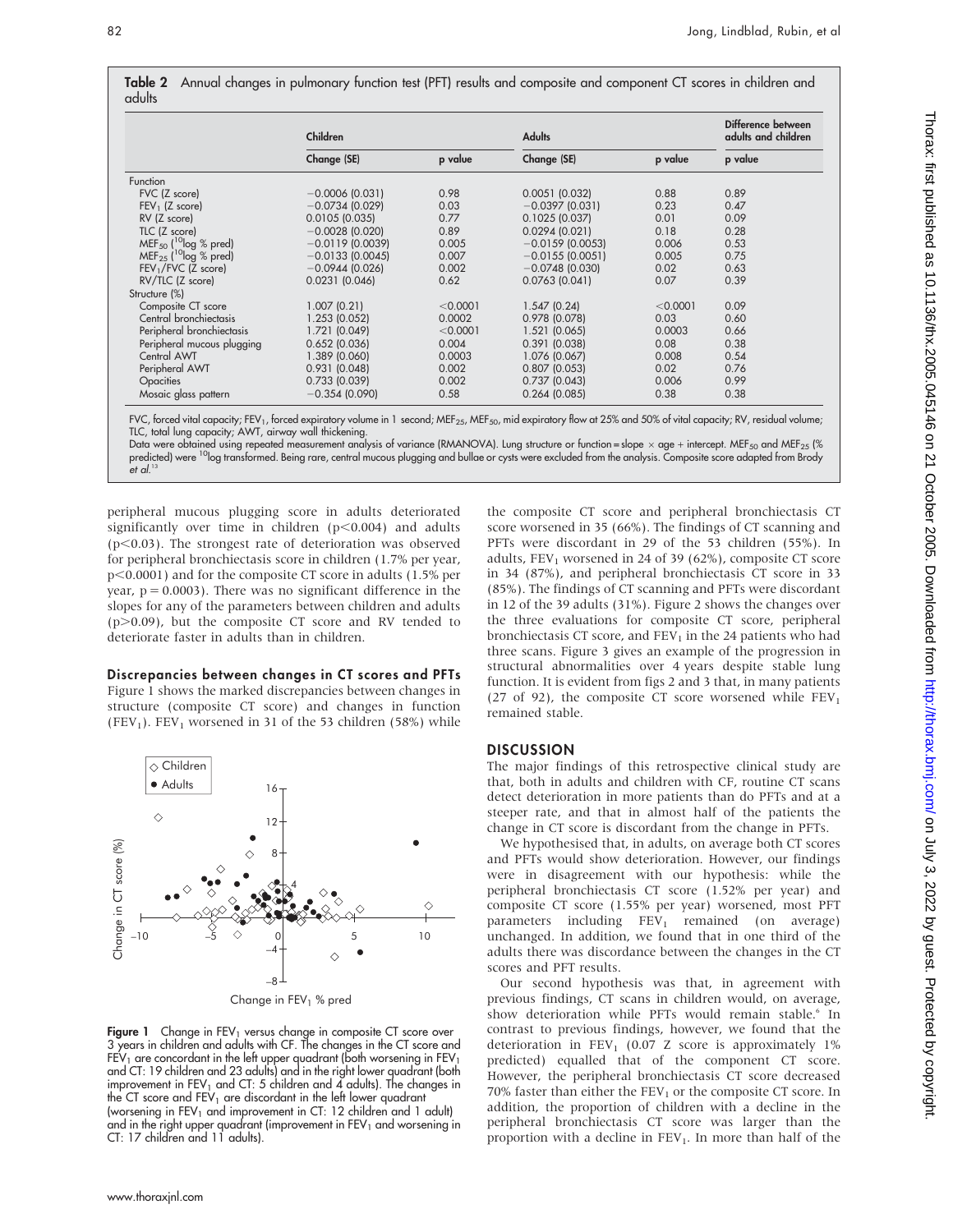

Figure 2 Changes in (A) composite CT score, (B) peripheral bronchiectasis CT score, and (C) forced expiratory volume in 1 second (FEV<sub>1</sub>) over 6 years in 24 patients who had three evaluations. Most of the 24 patients had a stable FEV<sub>1</sub> over the 6 years while the composite CT score and peripheral bronchiectasis CT score<sup>13</sup> showed the expected disease progression.

children the change in the CT score was discordant with the change in PFTs. The rate of deterioration in the peripheral bronchiectasis CT score was also larger than the rate of deterioration in the composite CT score.

The fact that the peripheral bronchiectasis CT score declined faster than PFTs warrants further discussion. For several reasons we feel that the bronchiectasis CT score is an attractive outcome parameter, both clinically and in trials, and we believe this abnormality is most characteristic of CF lung disease. Evaluation of bronchiectasis on the CT scan is considered to be the gold standard<sup>18-21</sup> and PFTs are considered insensitive for diagnosing bronchiectasis. Bronchiectasis can be evaluated relatively easily on CT scans (as shown by the good interobserver agreement in this and other studies) $5^{13}$  and, while it is argued that bronchiectasis is reversible in other diseases,<sup>22 23</sup> in CF it is irreversible.<sup>6</sup> Finally, we believe that airway wall thickening (related to airway inflammation), mucous plugging, and consolidations are all risk factors for the development of bronchiectasis, and bronchiectasis is therefore a highly relevant end stage feature of CF lung disease. We currently lack a true sensitive end point to monitor CF lung disease. Mortality and quality of life are considered true end points but they are insensitive. The relationship between bronchiectasis, CT score, and mortality remains to be investigated in CF but, from studies in patients with non-CF bronchiectasis, we know that the severity of bronchiectasis is closely correlated with quality of life.<sup>24</sup> It is likely that the same is true for CF although other factors such as pancreatic insufficiency and diabetes might obscure this correlation.

There may be several reasons why PFTs deteriorated less than bronchiectasis on the CT scan. Firstly, PFTs have a high noise to signal ratio and Z scores or percentage predicted values are calculated using reference equations based on a large population. Secondly, CT scans can show focal areas of bronchiectasis that can be scored reproducibly, whereas PFT values can fluctuate for reasons other than structural airway damage, such as viral infections and patient effort. The fact that PFTs and CT scans measure different aspects of CF lung disease is also reflected by our observation that composite CT scores worsened in a substantial number of patients with stable or improving PFTs. In addition, PFTs worsened in several patients with a stable composite CT score. This discrepancy between lung function and CT findings supports the view that both are needed to determine the state of CF related lung disease adequately, and that CT scanning provides detailed structural information that cannot be obtained by PFTs or chest radiographs. We feel strongly that this structural information helps us to tailor treatment and to reduce under or over treatment. However, to date there is no scientific proof that the use of CT scanning improves disease outcome.

There are two possible reasons why the peripheral bronchiectasis CT scores worsened faster than the composite CT scores in children but not in adults. Firstly, reversible abnormalities such as mucous plugging,<sup>25 26</sup> airway wall thickening, and mosaic perfusion might have been more reversible in the children. This would lead to less change over time in the partly reversible composite CT score in relation to the irreversible bronchiectasis CT score. Secondly, changes in airway wall thickening and mosaic perfusion were more subtle in the children and therefore were more difficult to score. Less reproducible scoring of these abnormalities could have introduced more noise and subsequently have reduced the ability to detect disease progression in the children's composite CT scores.

The most likely explanation for the discrepancies in PFT findings between this cohort and the previously published cohort is duration of follow up. The latter was followed for 2 years only while our cohort was followed for up to 6 years. Furthermore, there might be differences between CF centres and between patient populations.

We can only speculate as to why composite CT scores in the children in this study deteriorated at a similar rate to PFTs. As the children in the previous study had, on average, more advanced disease (lower PFTs at baseline), the CT abnormalities might have been less reversible and could therefore have been scored more reproducibly, as discussed previously. On the other hand, while in the present study CT images were acquired at 15 mm intervals, the previous study obtained them at 10 mm intervals. As CF airway disease starts heterogeneously, the larger interval between images is likely to have resulted in less sensitive composite CT scores in this study.

The PFT findings in this study warrant further consideration. Firstly, we found a significant worsening in  $MEF_{25}$  and MEF<sub>50</sub> which may be consistent with early lung disease.<sup>7</sup> Unfortunately,  $MEF_{25}$  and  $MEF_{50}$  have a relatively large standard deviation, and changes in Z scores that we could not use in this study may not have been significant. Secondly, the FEV<sub>1</sub>/FVC ratio changed significantly. Although this parameter is not usually included in the analysis of large clinical trials in  $CF, <sup>27-30</sup>$  our findings suggest that it may be a relatively sensitive lung function measurement in CF.

The adults in this study were a selected group of long term survivors and few had severe lung disease (27 of 39 adults had an  $FEV_1$  of  $\geq 75\%$  predicted). Accordingly, the proportion of pancreatic sufficient patients among the adults was higher than among the children. Our findings might therefore not be valid for patients with end stage lung disease.

The potential negative effect of radiation exposure of repeated CT scanning remains a point of discussion and concern.31 32 When using repetitive CT scanning it is important to keep the cumulative lifelong radiation exposure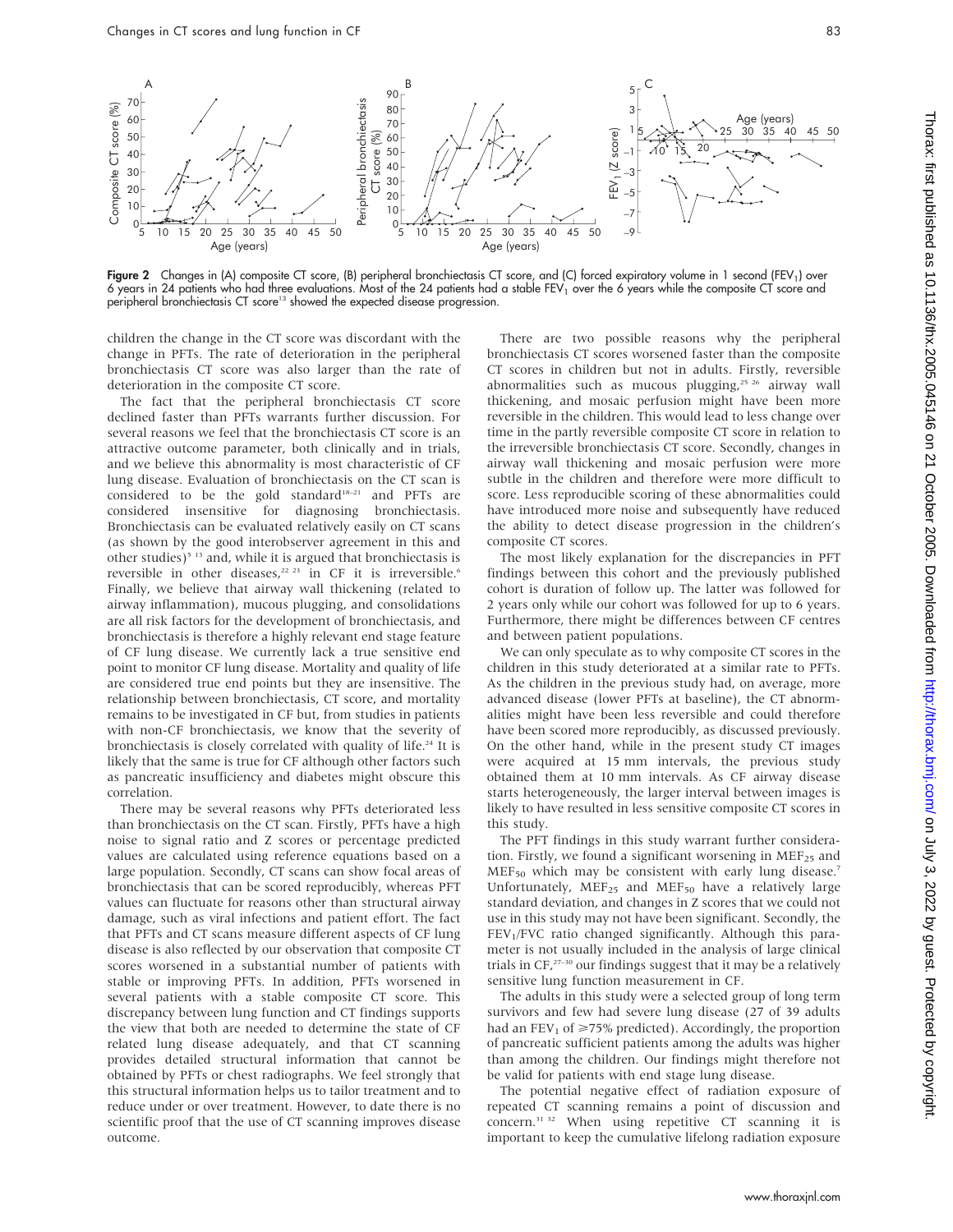

Figure 3 Worsening of irreversible structural abnormalities and improvement in lung function parameters over 4 years in a female patient with cystic tibrosis (age at tirst scan in 1999=9.5 years, age at second scan in 2001=12.0 years, age at third scan in 2003=13.9 years). Composite CT<br>scores'<sup>3</sup> worsened from 21 to 37 to 40; FEV<sub>1</sub> improved from 51% predicted to 61% p 78% predicted to 85% predicted; FEV<sub>1</sub>/FVC improved from 75% to 78% to 82%; FEF<sub>25–75</sub> improved from 11% predicted to 14% predicted to 20% predicted. Arrows in the upper three images (2A(i–iii)) represent the increase in severity of bronchiectasis and airway wall thickening in both upper lobes. Arrows in the middle three images (2B(i–iii)) show the decrease in central mucous plugging and increase in size of central bronchiectasis. Circled areas show the decrease in central mucous plugging and an increase in the bronchiectatic size of the airway in the lower lobe. The circled areas in the lower three images (2C(i–iii)) show the increased number and size of peripheral bronchiectasis, although there was some motion artefact on the CT scan of 1999.

as low as possible. For this reason, CT scans were performed once every 3 years rather than annually. We recently completed a computational modelling study to estimate the cancer mortality risk of lifelong biennial CT scanning in CF patients.<sup>33</sup> Based on this model, the risk of our current CT protocol is estimated to be well within acceptable limits. Technical improvements are likely to reduce radiation doses further.

Our study is limited in that we did not evaluate air or gas trapping on the CT scans, which is an early marker of CF lung disease.<sup>13</sup> <sup>34-36</sup> Nevertheless, the sensitivity of this CT abnormality to track disease progression in CF is at present unknown

and requires further study. In addition, we did not include potentially more sensitive PFTs such as multiple breath washout tests.<sup>37</sup> The comparison between changes in such tests and CT parameters requires further study. The rate of progression of bronchiectasis could have been influenced by allergic bronchopulmonary aspergillosis (ABPA). However, only one patient treated in 1995 has been classified as having ABPA at the centre. After a short course of oral steroids he has been doing well with stable lung function using only high dose inhaled steroids and on and off itraconazole. We are confident of not having missed any other ABPA because total IgE measurement has been included in the annual review